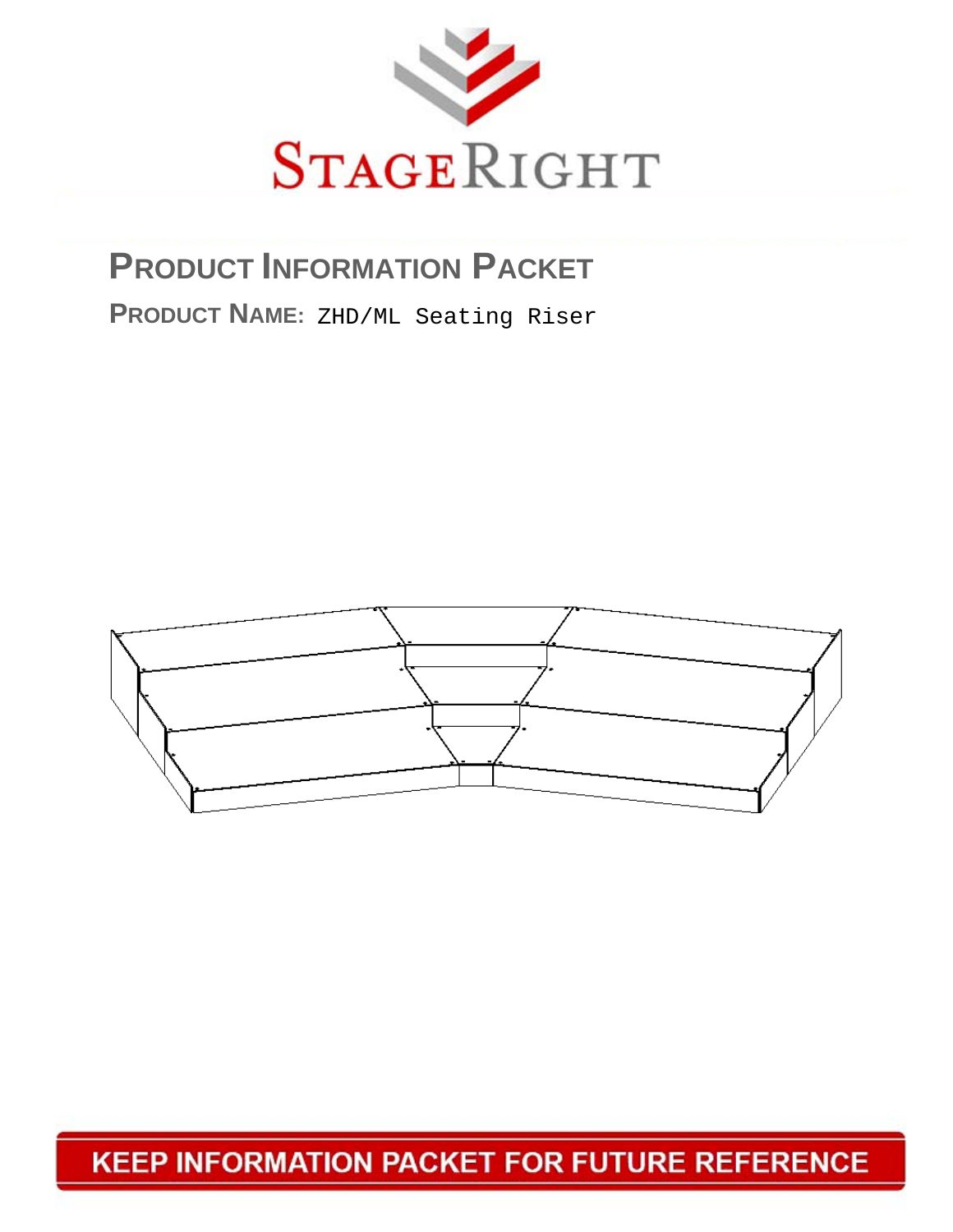# Table of Contents

### **Introduction**

The StageRight ZHD/MLSeating Riser have been designed and manufactured with safety, performance and dependability as top priorities, making it easy to operate and maintain.

The care you give your ZHD/ML will greatly determine your satisfaction with its performance and service life. Careful study of this manual is encouraged to obtain a thorough understanding of your new ZHD/ML and its functions and maintenance.

If your manual becomes lost or destroyed, StageRight will gladly provide you with a new copy. Should you require additional information or assistance, please feel free to contact us at 1-800-438-4499.

> BECAUSE STAGERIGHT CORPORATION MAINTAINS AN ONGOING PROGRAM OF PRODUCT DEVELOPMENT AND IMPROVEMENT, WE RESERVE THE RIGHT TO MAKE IMPROVEMENTS IN DESIGN OR CHANGES IN SPECIFICATIONS WITHOUT INCURRING ANY OBLIGATIONS TO INSTALL THEM ON UNITS PREVIOUSLY SOLD.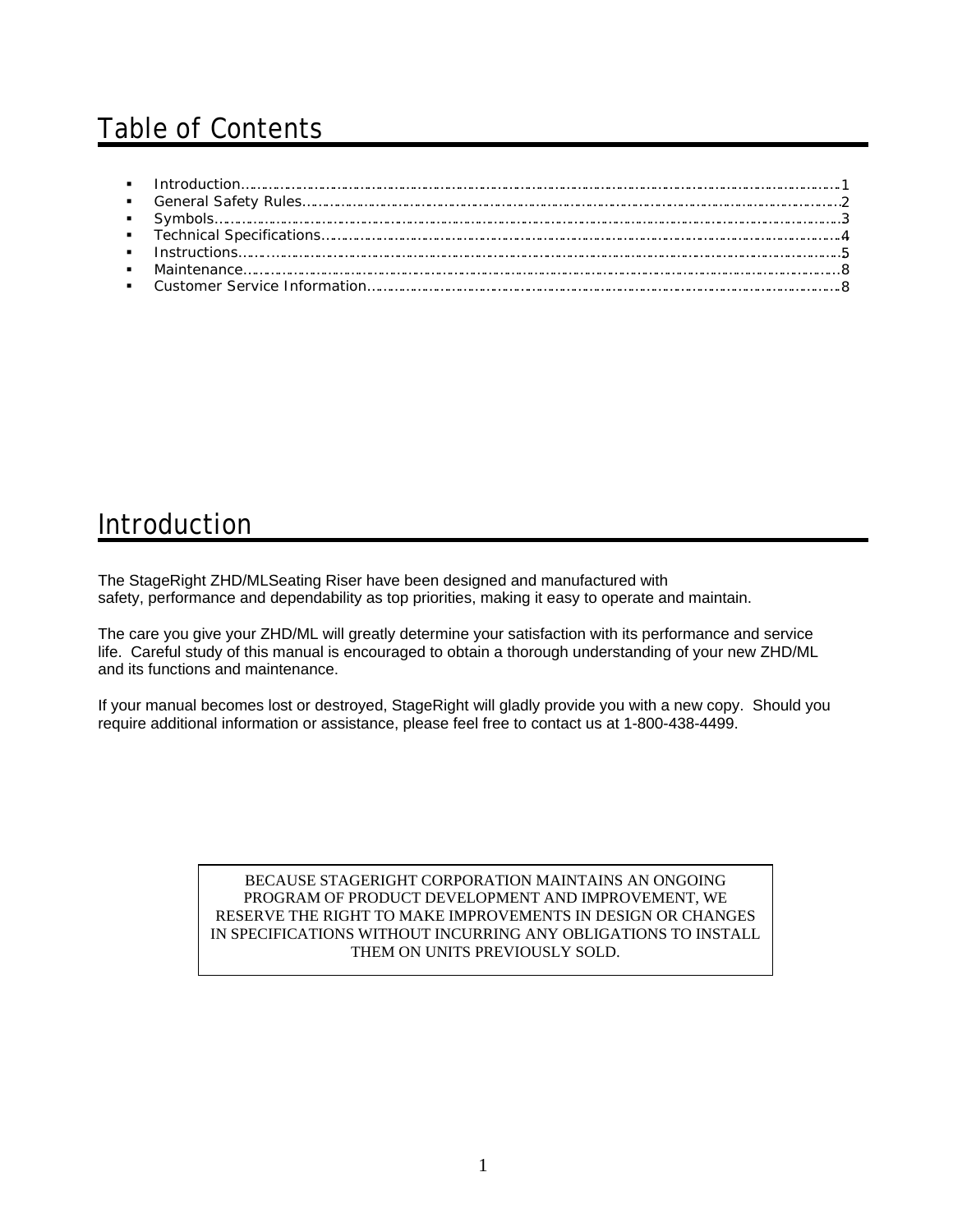

I

### **WARNING! READ AND UNDERSTAND ALL INSTRUCTIONS.**

Failure to follow all instructions listed below may result in serious personal injury.

#### **SAVE THESE INSTRUCTIONS**

- **Stay clear of all pinch points.**
- **Make sure that all fasteners are properly engaged before use.** Faspins, button stops, and jam nuts need to be properly engaged before use.
- **Make sure that all decks are positioned properly onto the support system.**
- **Save these instructions.** Refer to them frequently and use them to instruct others who may use the ZHD/ML.
- **Read the Product Information Packet.** Failure to read the information packet is considered a misuse of this equipment.
- **Become familiar with all caution and warning decals affixed to the support system before use.**
- **Never cover or deface caution/warning labels.**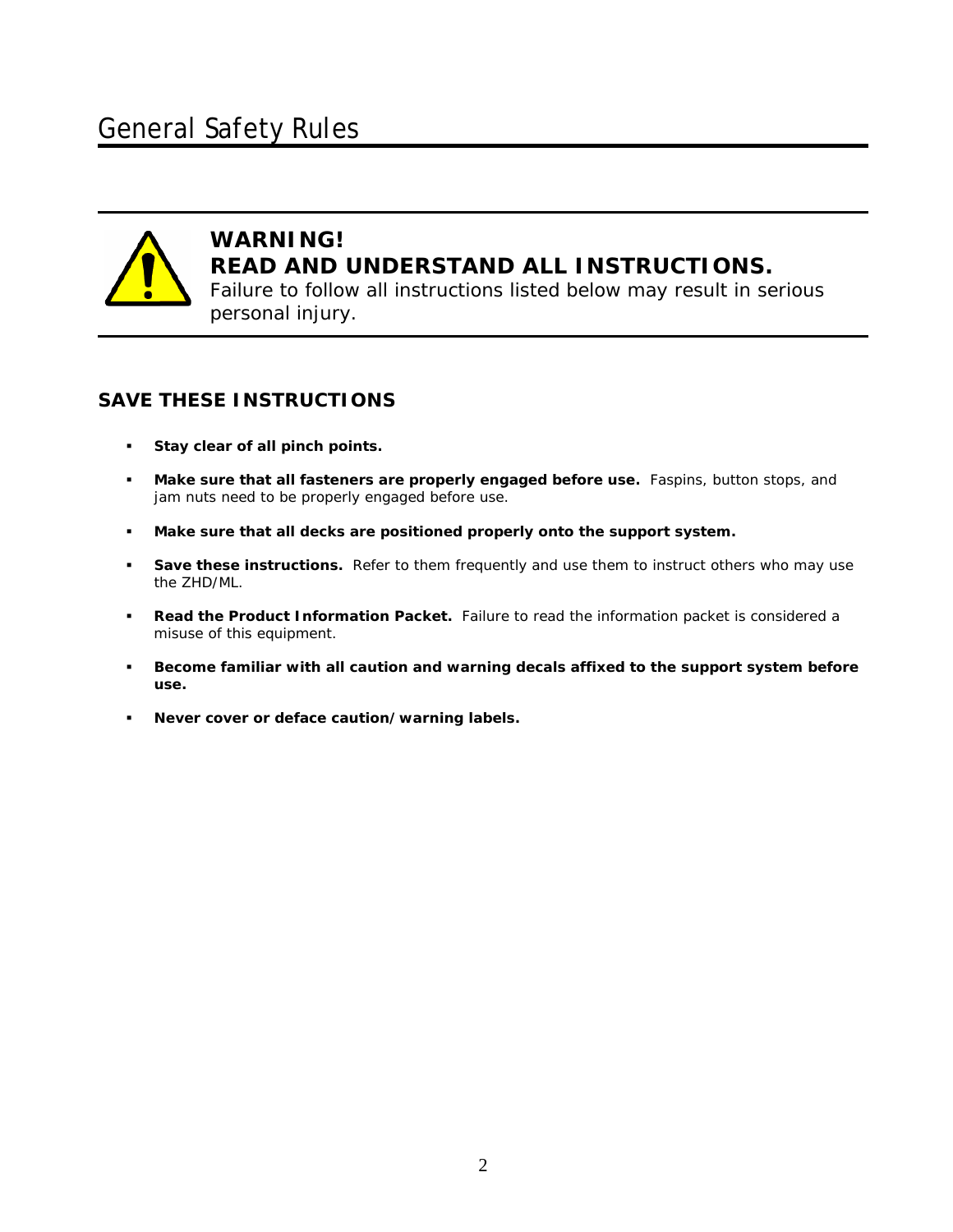# **Symbols**

|                                                                                                                                     | <b>Safety Alert: Precautions that involve your safety</b>                                                                             |
|-------------------------------------------------------------------------------------------------------------------------------------|---------------------------------------------------------------------------------------------------------------------------------------|
| <b>AWARNING</b><br>Read and understand<br>operator's manual and<br>all other safety<br>instructions before<br>using this equipment. | Read The Operator's Manual: To reduce risk of injury, user<br>must read and understand operator's manual before using this<br>product |
| <b>ACAUTION</b><br>Pinch Point.<br>Keep Hands And<br><b>Fingers Clear</b>                                                           | <b>Pinch Point Warning Label:</b> Failure to keep hands away from<br>pinch points will result in personal injury                      |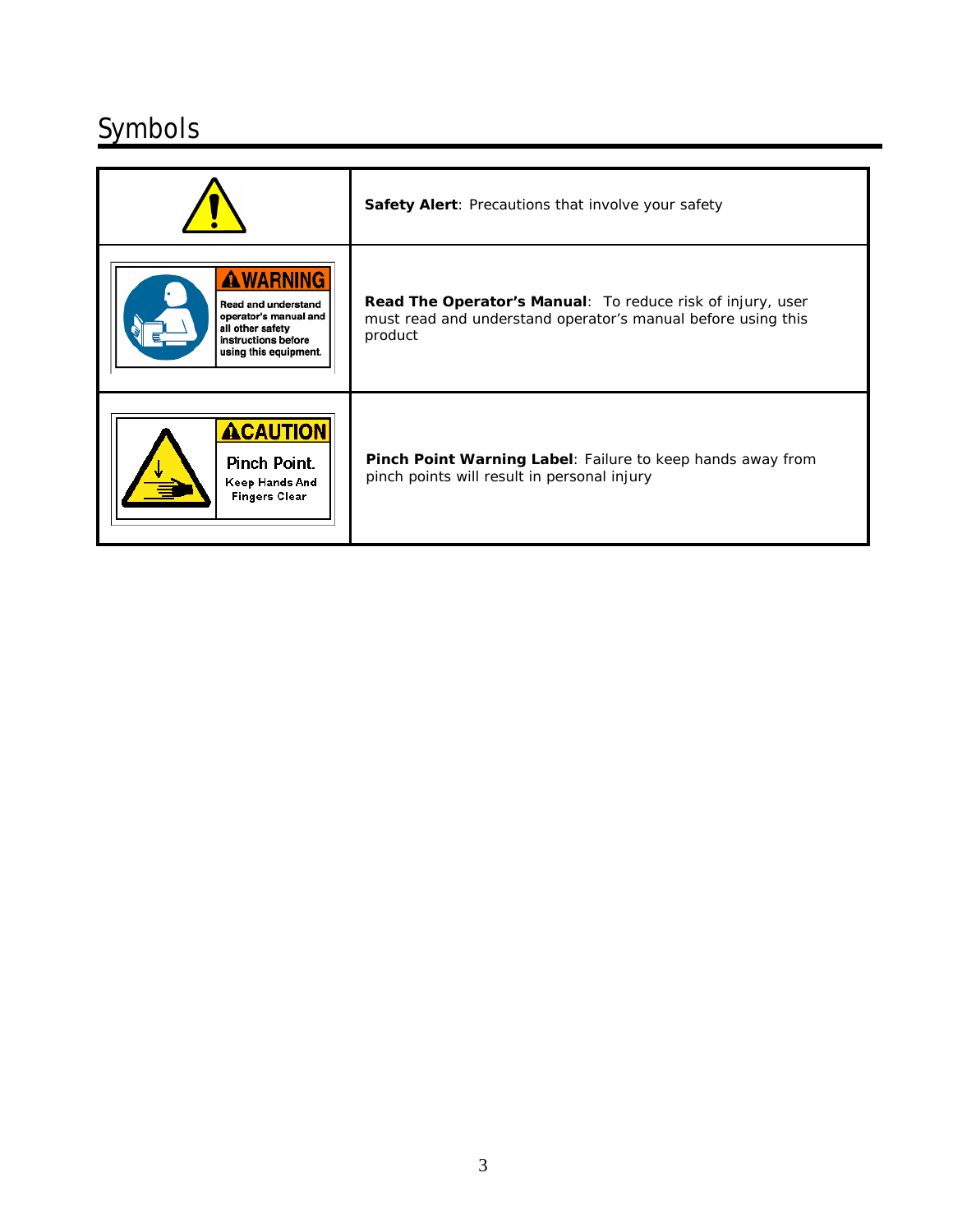## Instructions

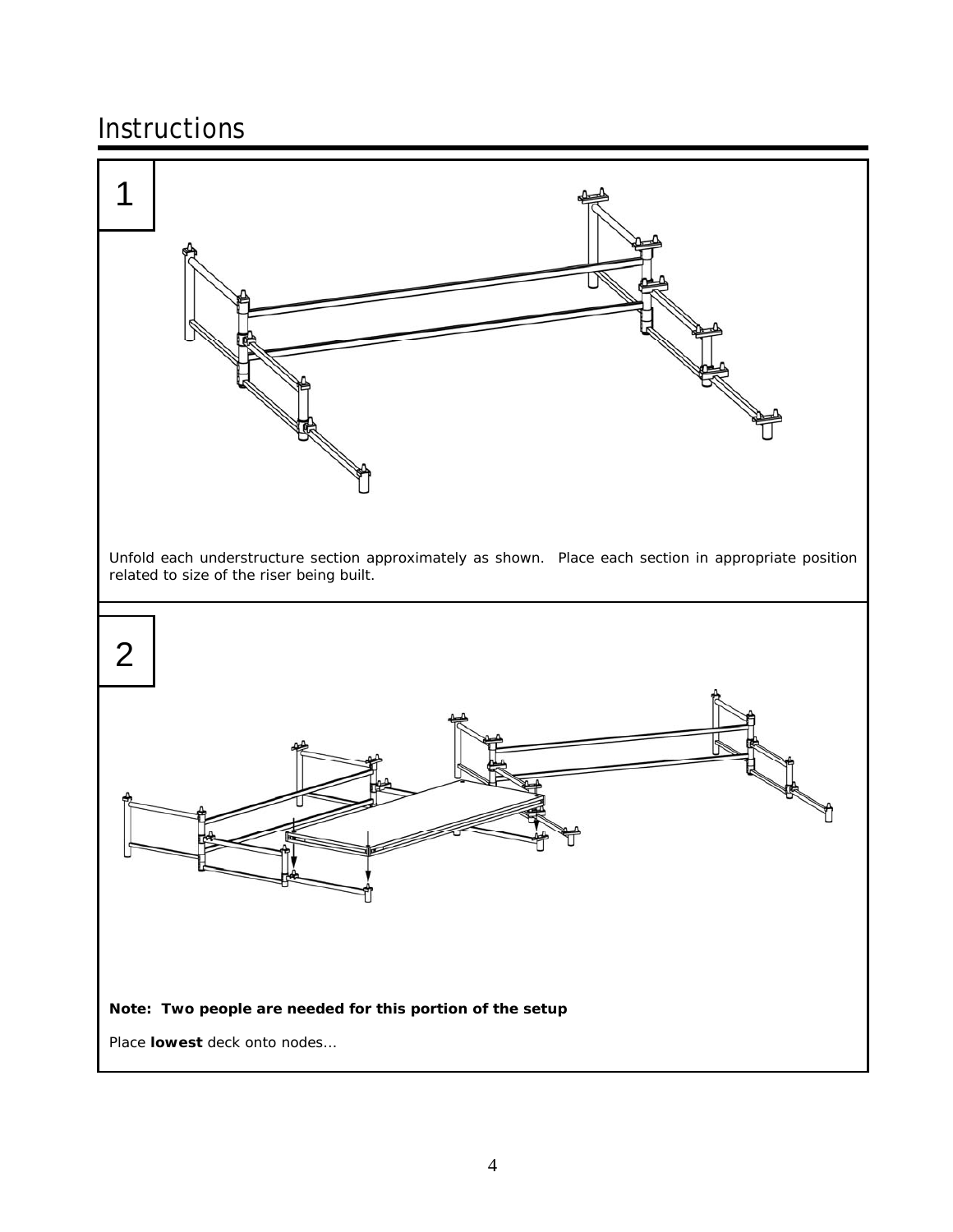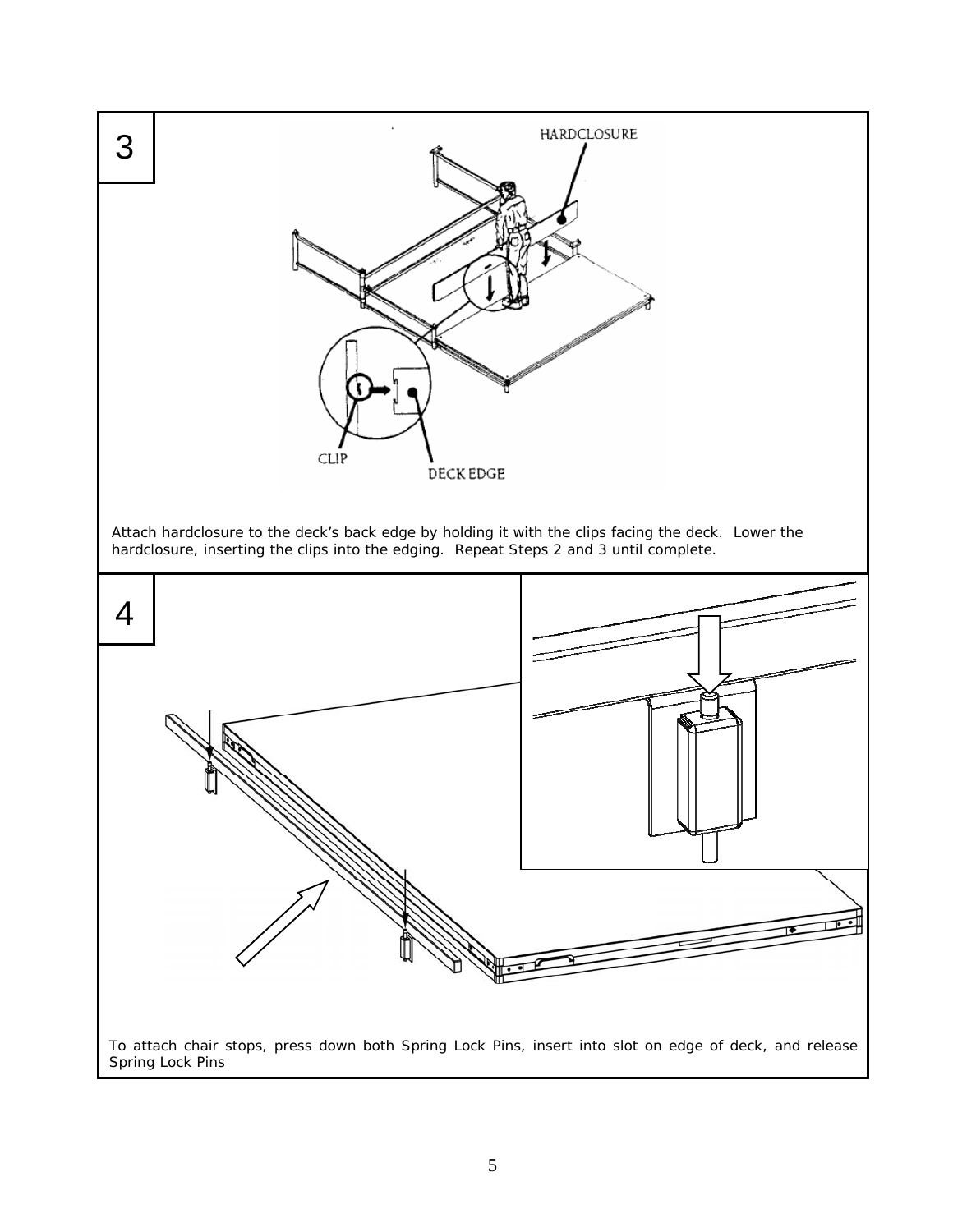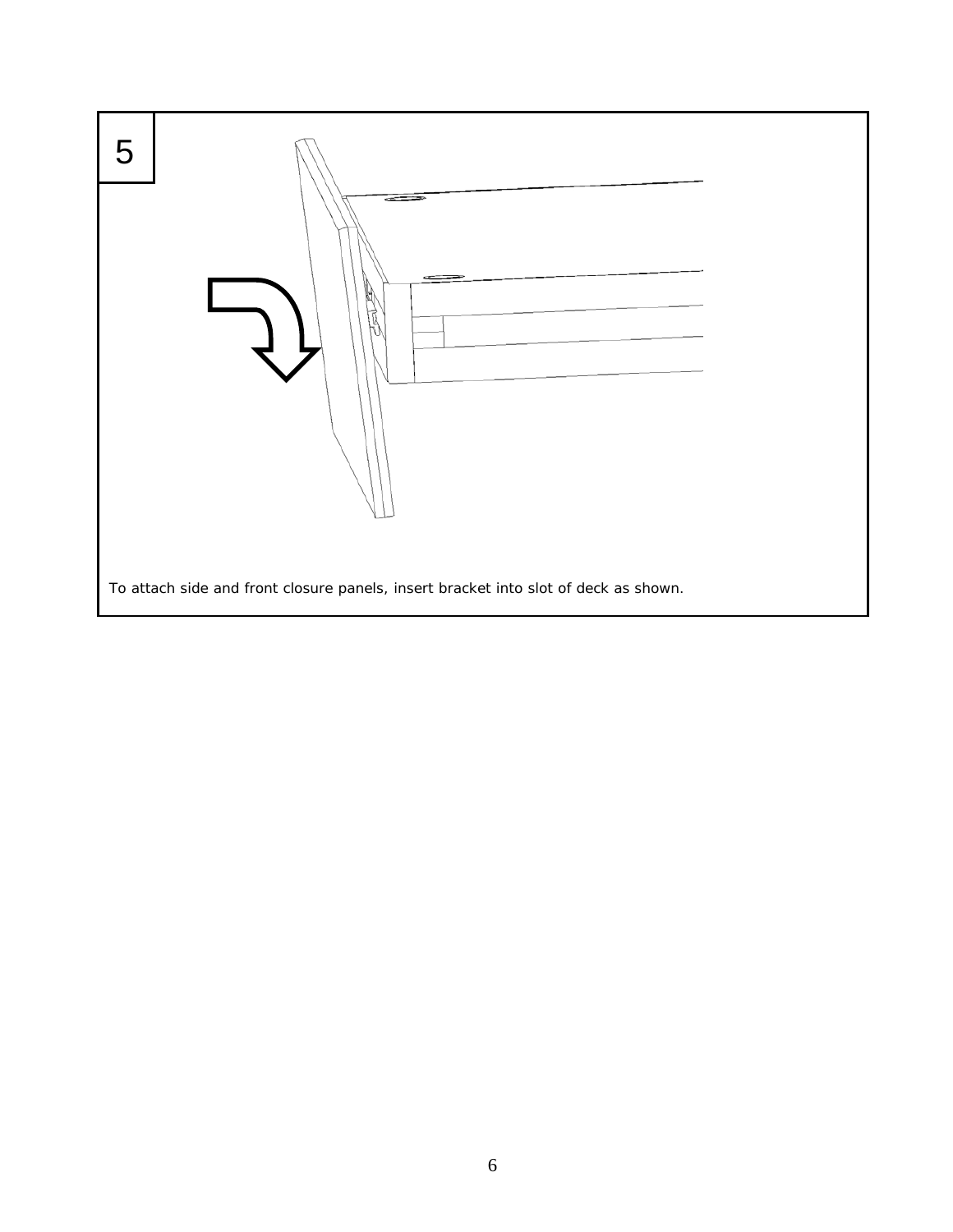### Maintenance



#### **WARNING! Read And Understand All Maintenance Procedures**  Failure to follow all procedures listed below may cause serious injury and a decrease in the equipments functional existence.

- **Frequently check to see that all fasteners are properly engaged.**
- **Touch up paint can be used to cover any scratches or blemishes sustained through use.**
- **Replace any damaged equipment with genuine StageRight parts.** Failure to do so may result in unsafe equipment and/or personal injury.

### Customer Service

For parts or service contact StageRight Corporation. When ordering parts be sure to provide all relevant information available including the name and part number of the equipment purchased. This information is located on the technical specification page of this product information package. Customer Service hours are Monday thru Friday from 8:00 a.m. to 5:00 p.m. Eastern Standard Time. Customers can phone toll-free at (800) 438-4499 or mail:

> StageRight Corporation 495 Pioneer Parkway Clare, Michigan 48617 www.stageright.com